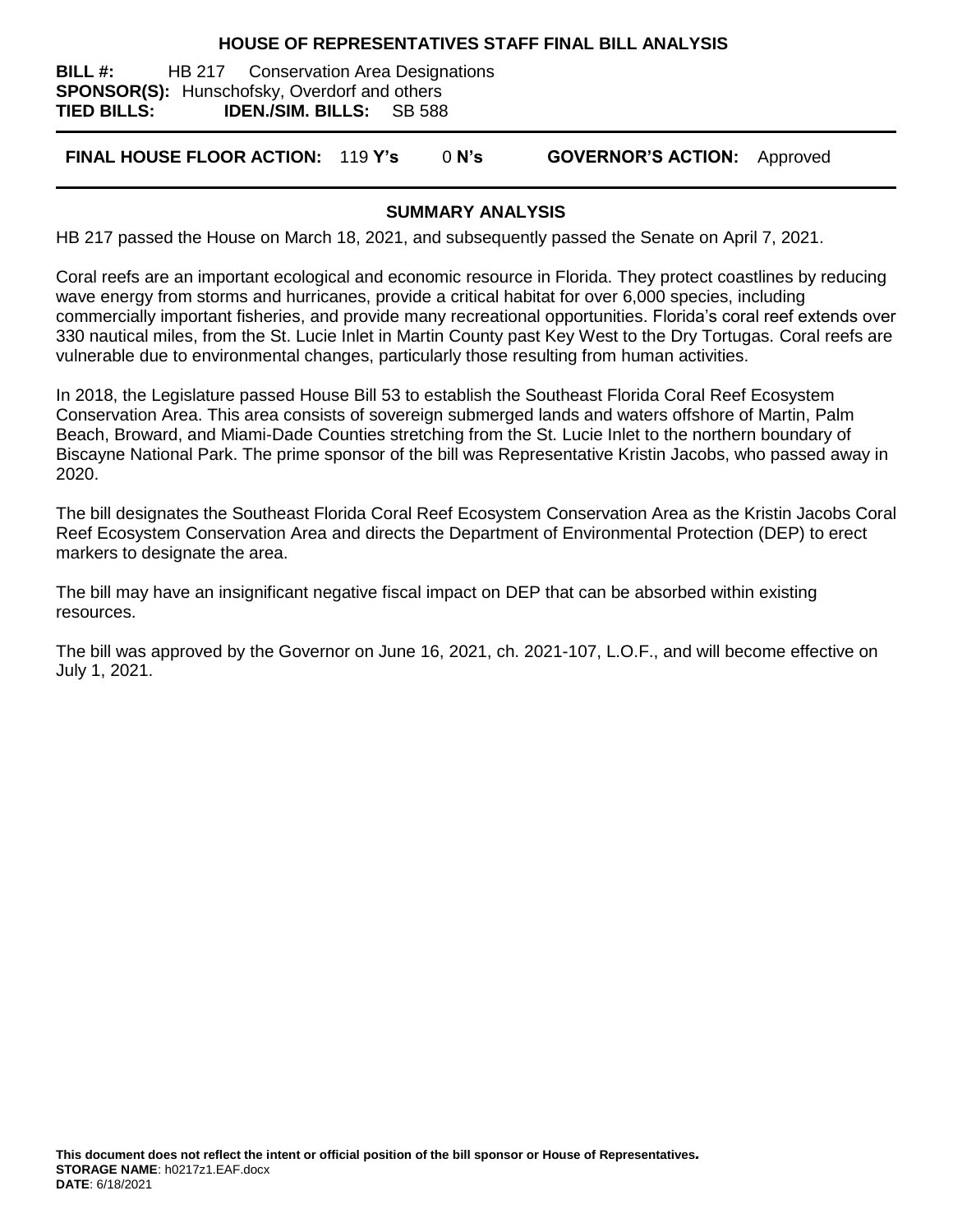# **I. SUBSTANTIVE INFORMATION**

### A. EFFECT OF CHANGES:

## **Background**

#### Coral Reefs

Coral reefs are valuable natural resources. They protect coastlines by reducing wave energy from storms and hurricanes,<sup>1</sup> serve as a source of food and shelter, and provide a critical habitat for over 6,000 species, including commercially important fisheries.<sup>2</sup> Many medicines, as well as other health and beauty products, are derived from marine plants, algae, and animals found on coral reefs. <sup>3</sup> Coral reefs are vulnerable due to environmental changes, particularly those resulting from human activities.<sup>4</sup>

Florida's coral reef extends 330 nautical miles, from the St. Lucie Inlet in Martin County past Key West to the Dry Tortugas.<sup>5</sup> It is the only coral reef system in the continental United States and is home to over 40 species of reef-building corals that provide shelter, food, and breeding sites for millions of plants and animals.<sup>6</sup> The reef supports a rich and diverse assemblage of stony corals, octocorals, macroalgae, sponges, and fishes.<sup>7</sup>

Coral reefs serve as a resource for recreation, education, scientific research, and public inspiration. Millions of tourists and local residents enjoy scuba diving, snorkeling, and fishing on Florida's coral reefs. These activities provide a source of income for the state and its coastal communities. The tourism value of Florida's coral reefs is estimated at \$1.1 billion annually, and the reefs are estimated to support 71,000 jobs in south Florida.<sup>8</sup>

### Florida Coral Reef Conservation Program

The Department of Environmental Protection's (DEP) Coral Reef Conservation Program (CRCP) manages the northern section of the reef from the St. Lucie Inlet to the northern border of Biscayne National Park.<sup>9</sup> This area is known as the Southeast Florida Coral Reef Ecosystem Conservation Area.<sup>10</sup> The CRCP coordinates research and monitoring, develops management strategies, and promotes partnerships to protect the coral reefs, hardbottom communities, and associated reef resources. 11

The CRCP also implements and coordinates the Southeast Florida Coral Reef Initiative (SEFCRI). The SEFCRI identifies and implements priority actions needed to reduce key threats to coral reef resources in southeast Florida, through a local action strategy for collaborative action among government and non-governmental partners.<sup>12</sup>

 $\overline{a}$ 

<sup>7</sup> DEP, *Coral Reef Conservation Program*, https://floridadep.gov/rcp/coral (last visited Jan. 28, 2021).

<sup>1</sup> *Coral Reef Conservation Program 2011-2016 Strategic Plan,* (July 2011), p. 3, *available at*

https://floridadep.gov/sites/default/files/CRCP\_Strategic\_Plan\_2011-2016.pdf (last visited Jan. 28, 2021). 2 *Id*.

<sup>3</sup> *Id*.

<sup>4</sup> U.S. Coral Reef Task Force, *The National Action Plan to Conserve Coral*, p. 3, *available at*

http://www.coralreef.gov/about/CRTFAxnPlan9.pdf (last visited Jan. 28, 2021).

<sup>5</sup> DEP, *Coral Reef Conservation Program*, https://floridadep.gov/rcp/coral (last visited Jan. 28, 2021).

<sup>6</sup> Florida's Coral Reef, *Conserving Florida's Coral Reef*, https://floridascoralreef.org/ (last visited Feb. 9, 2021).

<sup>8</sup> *Id.* 

<sup>9</sup> DEP, *Coral Reef Conservation Program*, https://floridadep.gov/rcp/coral (last visited Jan. 28, 2021).

 $10$  Chapter 2018-30, Laws of Fla.

 $11$  *Id.* 

<sup>&</sup>lt;sup>12</sup> SEFCRI, *What is SEFCRI?*, https://southeastfloridareefs.net/who-we-are/ (last visited Jan. 28, 2021).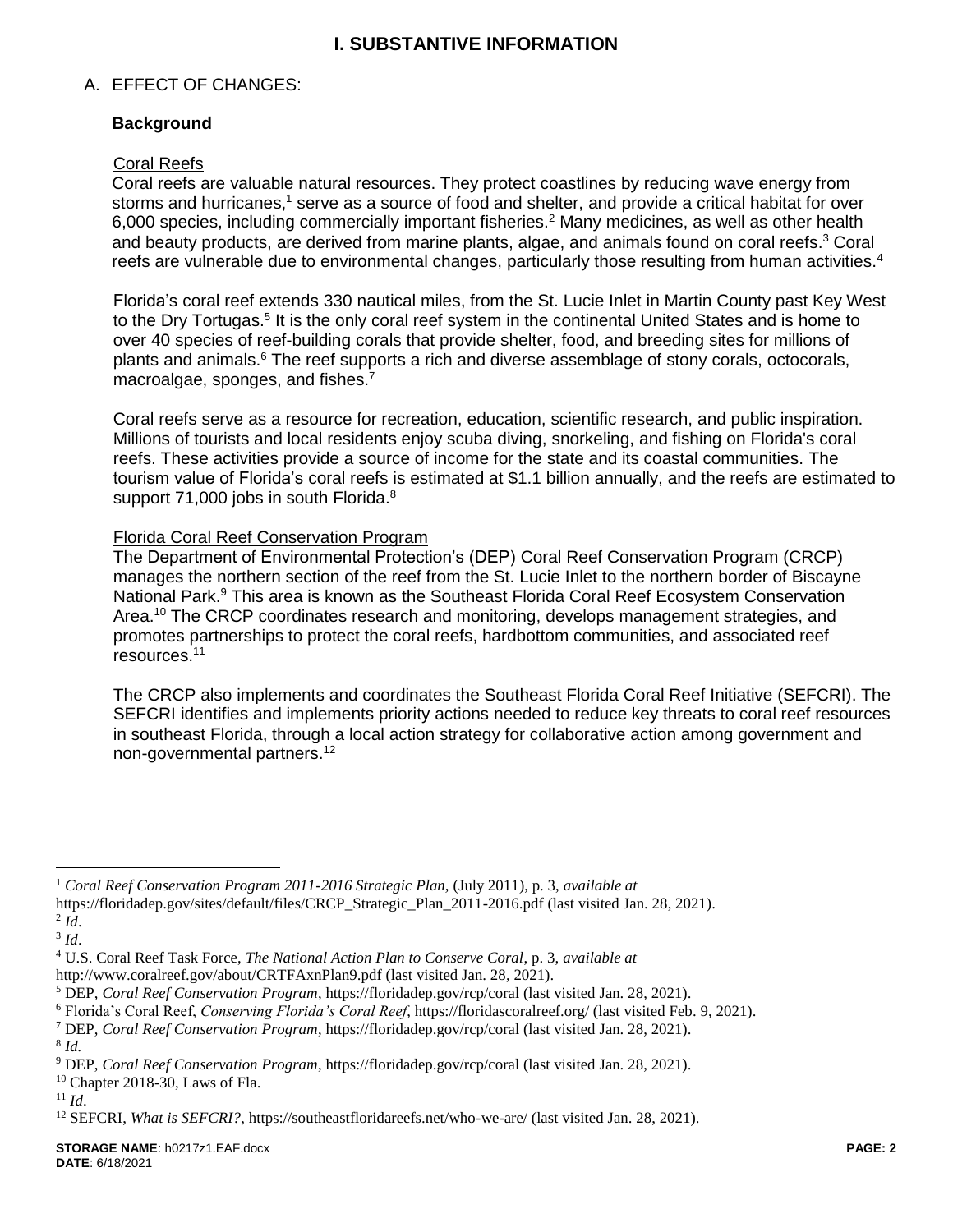

The Southeast Florida Coral Reef Ecosystem Conservation Area, formerly referred to as the Southeast Florida Coral Reef Initiative Region, was officially established on July 1, 2018.<sup>13</sup> The conservation area, depicted in the map above,<sup>14</sup> includes the sovereign submerged lands and state waters offshore of Martin, Palm Beach, Broward, and Miami-Dade Counties from the northern boundary of Biscayne National Park to the St. Lucie Inlet.<sup>15</sup>

The Florida Keys portion of the reef is recognized and protected by management plans of the Florida Keys National Marine Sanctuary, National Parks, and National Wildlife Refuges.<sup>16</sup> Prior to the designation of the Southeast Florida Coral Reef Ecosystem Conservation Area, the stretch of corals from the St. Lucie Inlet to the northern border of Biscayne National Park was not protected by a stateadopted management plan.<sup>17</sup>

Kristin Jacobs

Kristin Jacobs was a member of the Florida House of Representatives, representing District 96 in Broward County, from 2014 until her passing on April 11, 2020.<sup>18</sup> Representative Jacobs was the prime sponsor of House Bill 53 in 2018, which created the Southeast Florida Coral Reef Conservation Area.<sup>19</sup> Prior to her time in the Legislature, she served as Broward County Commissioner for 16 years and as

 $\overline{a}$ 

<sup>13</sup> Chapter 2018-30, Laws of Fla.

<sup>14</sup> DEP, *Coral ECA: Southeast Florida Coral Reef Ecosystem Conservation Area*, https://floridadep.gov/rcp/coral/content/coral-ecasoutheast-florida-coral-reef-ecosystem-conservation-area (last visited Jan. 28, 2021).

<sup>15</sup> Chapter 2018-30, Laws of Fla.

<sup>16</sup> DEP, *Coral ECA: Southeast Florida Coral Reef Ecosystem Conservation Area*, https://floridadep.gov/rcp/coral/content/coral-ecasoutheast-florida-coral-reef-ecosystem-conservation-area (last visited Jan. 28, 2021).

<sup>17</sup> *Id*.

<sup>18</sup> Florida House of Representatives, *Kristin Diane Jacobs*,

https://www.myfloridahouse.gov/Sections/Representatives/details.aspx?MemberId=4613&LegislativeTermId=88 (last visited Jan. 28, 2021).

<sup>19</sup> Chapter 2018-30, Laws of Fla.